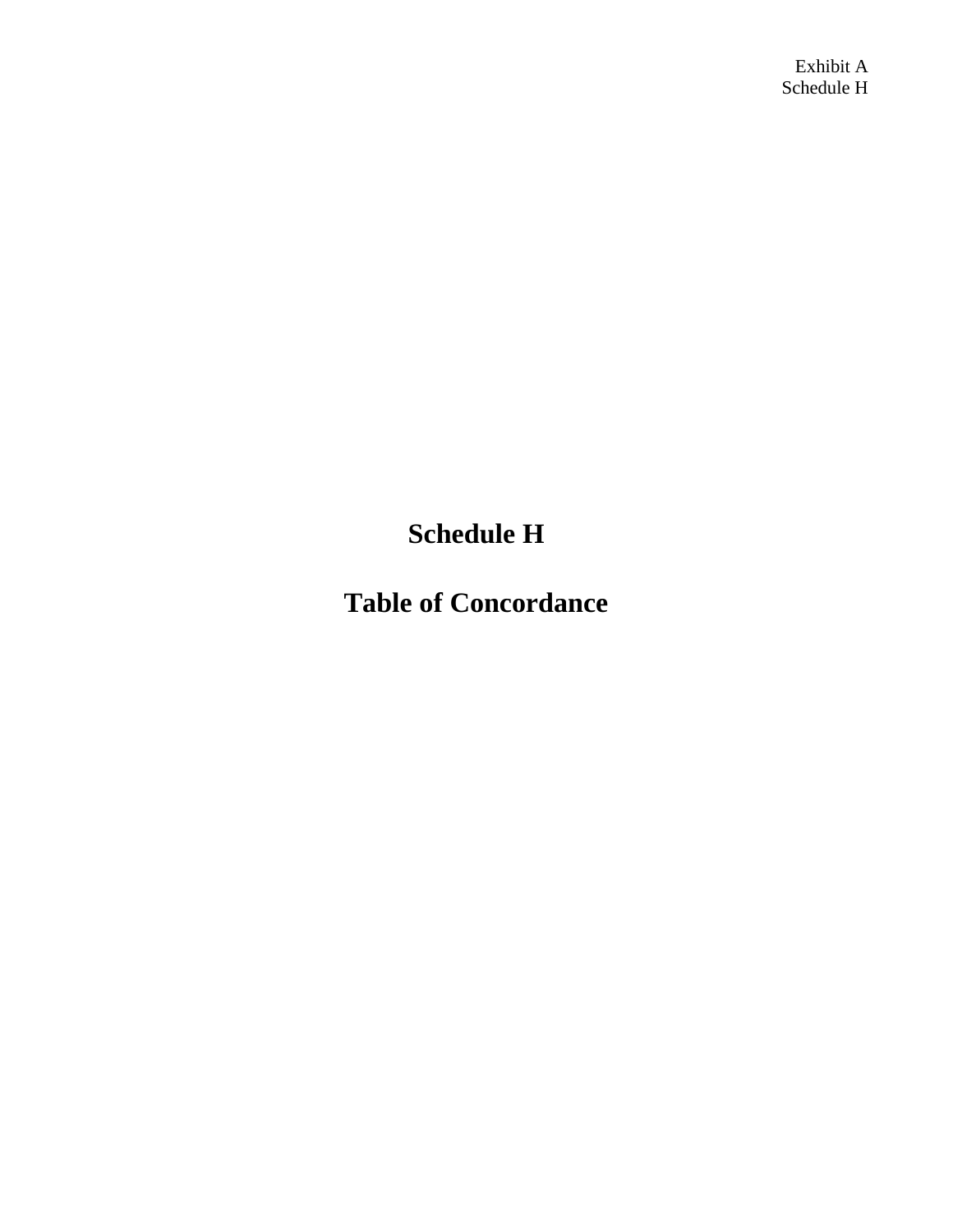## **TABLE OF CONCORDANCE ENBRIDGE GAS NEW BRUNSWICK CONSTRUCTION APPLICATION FOR DORCHESTER, NEW BRUNSWICK SECTION 5 OF PIPELINE FILING REGULATION – PIPELINE ACT, 2005**

| <b>SECTION</b>                | <b>SUMMARY DESCRIPTION</b>                                                                                                                                                                                                                                                           | <b>LOCATION IN EXHIBITS</b>                                                                                                                                                                                                                                                                                                                                                                                                              |
|-------------------------------|--------------------------------------------------------------------------------------------------------------------------------------------------------------------------------------------------------------------------------------------------------------------------------------|------------------------------------------------------------------------------------------------------------------------------------------------------------------------------------------------------------------------------------------------------------------------------------------------------------------------------------------------------------------------------------------------------------------------------------------|
| <b>Applicable Regulations</b> |                                                                                                                                                                                                                                                                                      |                                                                                                                                                                                                                                                                                                                                                                                                                                          |
| 5(1)                          | Application for a permit under Part 2 of Pipeline<br>Act, 2005                                                                                                                                                                                                                       | Application dated June 10,<br>$\bullet$<br>2011                                                                                                                                                                                                                                                                                                                                                                                          |
| 5(2)                          | Evidence that the project and installations are<br>accordance with<br>all<br>designed<br>in<br>applicable<br>Evidence that the pipeline and<br>regulations.<br>installations provide for the safety of the public<br>and pipeline employees and the protection of the<br>environment | $\bullet$<br>Project, installations and<br>safety of public and pipeline<br>employees - Exhibit A,<br>Sections 4, 6, 7 and 9<br>Environment – Exhibit A,<br>$\bullet$<br>Schedule A                                                                                                                                                                                                                                                      |
| <b>Engineering matters</b>    |                                                                                                                                                                                                                                                                                      |                                                                                                                                                                                                                                                                                                                                                                                                                                          |
| 5(3)                          | With respect to engineering matters:                                                                                                                                                                                                                                                 |                                                                                                                                                                                                                                                                                                                                                                                                                                          |
| 5(3)(a)                       | Description of the location<br>Technical description<br>Preliminary drawings<br>Description of the area where the pipeline will be<br>located<br>Map for a linear pipeline (scale of not less than<br>1:10,000                                                                       | Description of the location<br>$\bullet$<br>and preliminary drawings<br>found in Exhibit A, Section<br>5.1 and Figure 1.0. Maps<br>having a scale of not less<br>than 1:500 for distribution<br>lines will be provided to the<br>Department of<br>Transportation. Following<br>construction, "as built"<br>drawings and a description of<br>service lines will be kept by<br>EGNB which will be<br>available for viewing by the<br>Board |
| 5(3)(b)                       | of<br>description<br>the<br>General<br>and<br>control<br>communication system and its capabilities                                                                                                                                                                                   | Not Applicable<br>$\bullet$                                                                                                                                                                                                                                                                                                                                                                                                              |
| 5(3)(c)                       | Hourly, daily, seasonal and annual capabilities of<br>the existing and the proposed pipeline, versus the<br>current and the forecasted requirements<br>Indicate any contracted interruptible quantities                                                                              | Distribution system is<br>$\bullet$<br>designed for a 30 year<br>forecast                                                                                                                                                                                                                                                                                                                                                                |
| 5(3)(d)                       | Flow formulae or flow calculations used to<br>determine the daily or hourly capabilities of the<br>proposed installations<br>Indicate underlying assumptions and parameters<br>including a description of the gas properties                                                         | See Exhibit A, Section 7.1<br>$\bullet$                                                                                                                                                                                                                                                                                                                                                                                                  |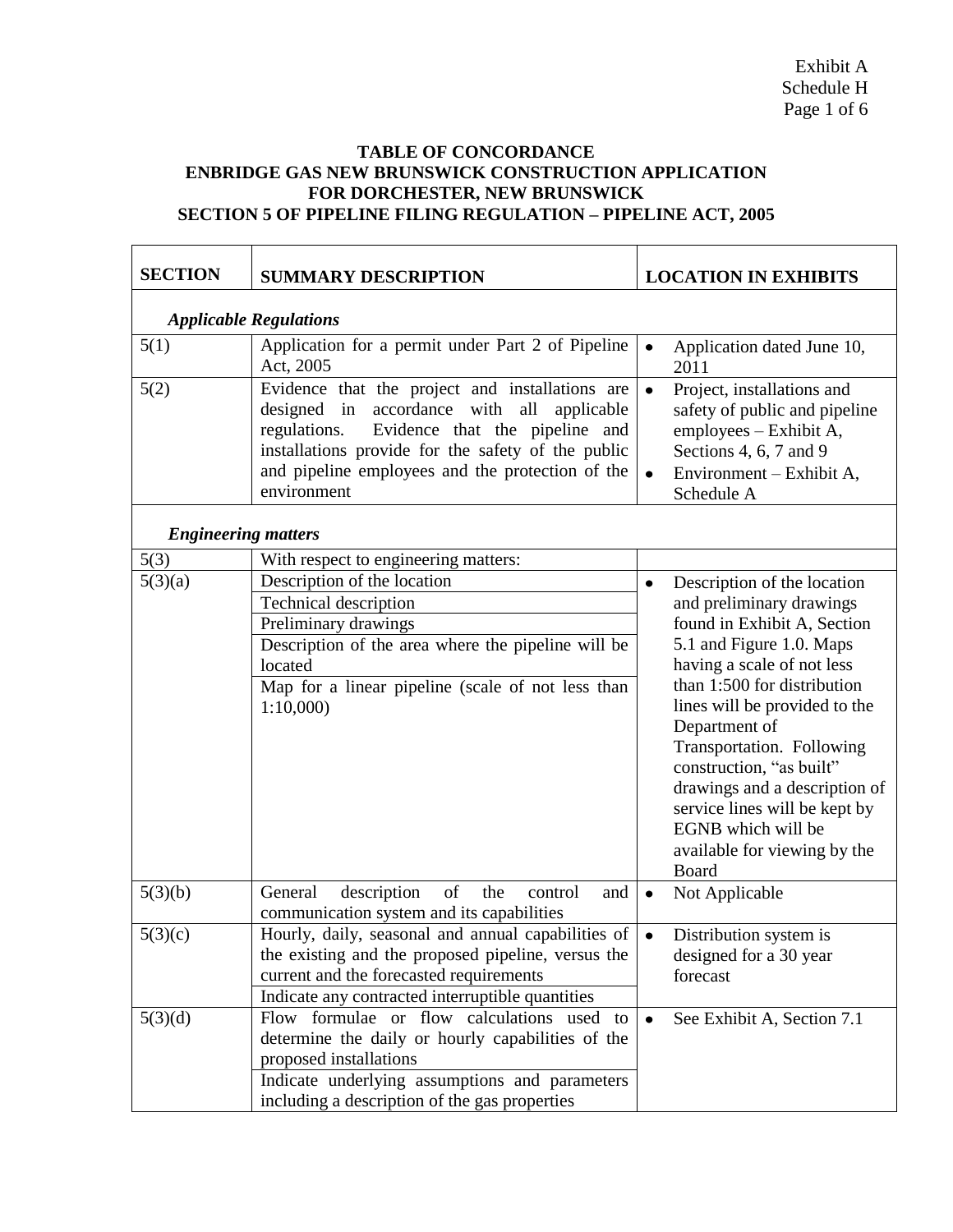| <b>SECTION</b> | <b>SUMMARY DESCRIPTION</b>                                                                                                                                                                                           |           | <b>LOCATION IN EXHIBITS</b>                                                                                 |
|----------------|----------------------------------------------------------------------------------------------------------------------------------------------------------------------------------------------------------------------|-----------|-------------------------------------------------------------------------------------------------------------|
| 5(3)(e)        | Estimates of the length of pipe for each diameter,                                                                                                                                                                   | $\bullet$ | Exhibit A, Sections 4 and 7                                                                                 |
|                | material, wall thickness and grade based on:                                                                                                                                                                         | $\bullet$ | Exhibit A, Schedule A                                                                                       |
| 5(3)(e)(i)     | Present land use along the route or in the area to be<br>served                                                                                                                                                      |           |                                                                                                             |
| 5(3)(e)(ii)    | Expected future development along the route or in<br>the area to be served                                                                                                                                           |           |                                                                                                             |
| 5(3)(f)        | Description and justification for the selection of<br>pipeline materials, having regard to:<br>Location<br><b>Expected operating stresses</b><br>Design temperatures                                                 | $\bullet$ | Exhibit A, Section 7                                                                                        |
| 5(3)(g)        | Description of the types of protective coatings to<br>be applied                                                                                                                                                     | $\bullet$ | Exhibit A, Section 7                                                                                        |
| 5(3)(h)        | <b>Construction schedule</b>                                                                                                                                                                                         | $\bullet$ | Exhibit A, Section 12                                                                                       |
| 5(3)(i)        | List of applicable regulations, standards, codes and<br>specifications<br>to be used in<br>the<br>design,<br>construction and operation of the installations<br>indicating the date of issue                         | $\bullet$ | Exhibit A, Section 7 and<br>Section $4(1)$ of the Pipeline<br><b>Regulation under Pipeline</b><br>Act, 2005 |
| Unstable soil  |                                                                                                                                                                                                                      |           |                                                                                                             |
| 5(4)           | Where the proposed pipeline is to be located in<br>unstable or metastable soil, the application shall<br>include:                                                                                                    | $\bullet$ | Not Applicable. Location of<br>pipeline will not be within<br>any unstable or metastable                    |
| 5(4)(a)        | Assessment of the geotechnical and geological<br>hazards and geothermal regimes which may be<br>encountered during construction and operation of<br>the installations                                                |           | soil. EGNB plans to use road<br>allowances that are<br>considered previously<br>disturbed                   |
| 5(4)(b)        | Assessment of the special designs and measures<br>required to safeguard the pipeline                                                                                                                                 |           |                                                                                                             |
|                | <b>Pressure regulating facilities</b>                                                                                                                                                                                |           |                                                                                                             |
| 5(5)           | Where the proposed pipeline includes pressure-<br>regulating installations, the application<br>shall<br>include:                                                                                                     | $\bullet$ | Not Applicable                                                                                              |
| 5(5)(a)        | Description of the regulating equipment proposed<br><b>Type</b><br>Size<br>Capacity<br>Explanation of the failure mode of the<br>regulating equipment<br>Description of protective devices installed<br>Type<br>Size |           |                                                                                                             |
|                | Capacity                                                                                                                                                                                                             |           |                                                                                                             |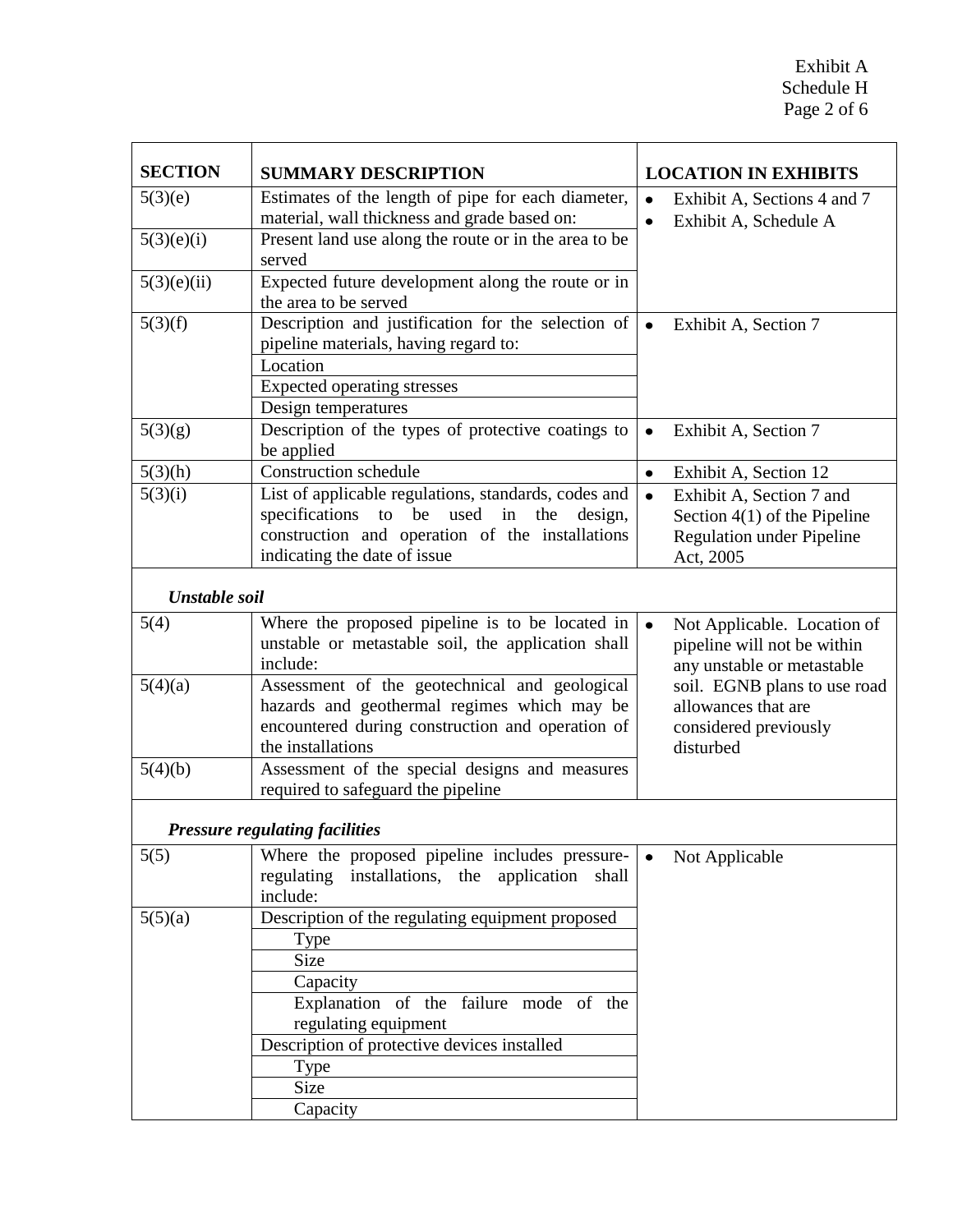| <b>SECTION</b>                | <b>SUMMARY DESCRIPTION</b>                                                                               | <b>LOCATION IN EXHIBITS</b> |
|-------------------------------|----------------------------------------------------------------------------------------------------------|-----------------------------|
|                               | Action of protective devices installed to                                                                |                             |
|                               | prevent overpressure in the event of the failure                                                         |                             |
|                               | of the primary equipment                                                                                 |                             |
| 5(5)(b)                       | Maximum daily throughput                                                                                 |                             |
| 5(5)(c)                       | Maximum inlet and outlet pressures                                                                       |                             |
| <b>Measurement facilities</b> |                                                                                                          |                             |
| 5(6)                          | Where<br>proposed<br>pipeline<br>includes<br>the                                                         | $\bullet$<br>Not Applicable |
|                               | measurement installations, the application shall                                                         |                             |
|                               | contain:                                                                                                 |                             |
| 5(6)(a)                       | Preliminary description of the gas measurement                                                           |                             |
|                               | equipment                                                                                                |                             |
|                               | <b>Size</b>                                                                                              |                             |
|                               | Type                                                                                                     |                             |
|                               | Number of meters                                                                                         |                             |
|                               | Nominal capacity range                                                                                   |                             |
|                               | Expected accuracy                                                                                        |                             |
| 5(6)(b)                       | Minimum gas delivery pressures and volumes<br>assumed for preliminary design purposes                    |                             |
|                               | Maximum gas delivery pressures and volumes                                                               |                             |
|                               | assumed for preliminary design purposes                                                                  |                             |
|                               |                                                                                                          |                             |
|                               | <b>Odorant injection facilities</b>                                                                      |                             |
| 5(7)                          | Where the proposed pipeline includes odourant<br>injection<br>installations, the<br>application<br>shall | $\bullet$<br>Not Applicable |
|                               | contain:                                                                                                 |                             |
| 5(7)(a)                       | Material safety data sheets for the odourant<br>proposed                                                 |                             |
|                               | Minimum and maximum concentration to be<br>attained                                                      |                             |
|                               | Manner in which it will be metered and measured                                                          |                             |
| 5(7)(b)                       | Preliminary description of the odourant equipment                                                        |                             |
|                               | Size                                                                                                     |                             |
|                               | Type                                                                                                     |                             |
|                               | Capacity                                                                                                 |                             |
|                               |                                                                                                          |                             |
| <b>Gas storage facilities</b> |                                                                                                          |                             |
| 5(8)                          | Where proposed pipeline utilizes gas storage                                                             | Not applicable<br>$\bullet$ |
|                               | facilities, application shall contain:                                                                   |                             |
| 5(8)(a)                       | General description of equipment to be used in                                                           |                             |
|                               | conjunction with proposed installations                                                                  |                             |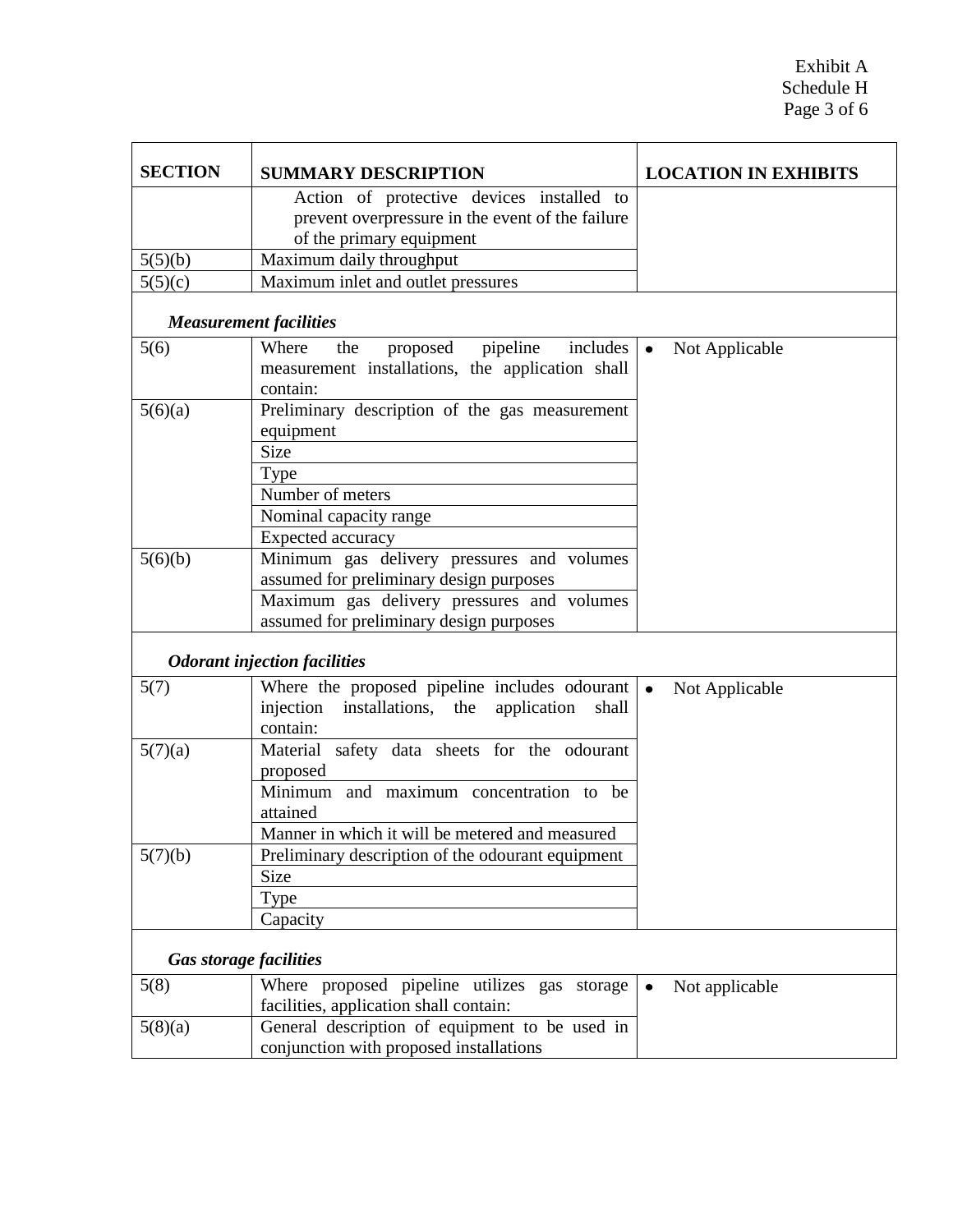| <b>SECTION</b>              | <b>SUMMARY DESCRIPTION</b>                                                                                                                                                                                                                   | <b>LOCATION IN EXHIBITS</b>                                                                               |
|-----------------------------|----------------------------------------------------------------------------------------------------------------------------------------------------------------------------------------------------------------------------------------------|-----------------------------------------------------------------------------------------------------------|
| 5(8)(b)                     | Storage capacity, system capacity and calculations,<br>supporting design and EGNB's share of such                                                                                                                                            |                                                                                                           |
|                             | storage and system capacity                                                                                                                                                                                                                  |                                                                                                           |
| 5(8)(c)                     | Projected peak day, seasonal and annual demand<br>and EGNB's share of those demands                                                                                                                                                          |                                                                                                           |
| 5(8)(d)                     | Description of interconnections between EGNB's<br>pipeline and storage facilities                                                                                                                                                            |                                                                                                           |
| 5(8)(e)                     | EGNB's proposed plan for utilizing storage<br>facilities both in normal operations<br>and in<br>emergency                                                                                                                                    |                                                                                                           |
| <b>Directional drilling</b> |                                                                                                                                                                                                                                              |                                                                                                           |
| 5(9)                        | Where the project involves directional drilling, or<br>trenchless construction methods, other<br>than<br>conventional boring or jacking of road or utility<br>crossings, or installation of service lines, the<br>application shall contain: | The construction methods<br>$\bullet$<br>will not be known until the<br>contractor has been<br>determined |
| 5(9)(a)                     | Geotechnical assessment of the crossing site                                                                                                                                                                                                 |                                                                                                           |
| 5(9)(b)                     | With respect to the drilling guidance system:                                                                                                                                                                                                |                                                                                                           |
| 5(9)(b)(i)                  | Expected accuracy of the down-hole guidance<br>system                                                                                                                                                                                        |                                                                                                           |
| 5(9)(b)(ii)                 | Description of external factors which could affect<br>the accuracy of the proposed guidance system                                                                                                                                           |                                                                                                           |
| 5(9)(b)(iii)                | Maximum distance from the target that the pilot<br>hole could exit                                                                                                                                                                           |                                                                                                           |
| 5(9)(b)(iv)                 | Contingency measures to be employed in the event<br>that inaccuracies with the guidance system are<br>detected                                                                                                                               |                                                                                                           |
| 5(9)(c)                     | Information which demonstrates the ability to<br>complete the proposed directionally<br>drilled<br>crossing in a timely fashion, including, but not<br>limited to:                                                                           |                                                                                                           |
| 5(9)(c)(i)                  | Maximum allowable stress that will be exerted on<br>the pipe as a result of the proposed radius of<br>curvature                                                                                                                              |                                                                                                           |
|                             | Distance the pipe is to be pulled<br>Methods used to measure and control these stresses                                                                                                                                                      |                                                                                                           |
| 5(9)(c)(ii)                 | Contingency plans to be employed in the event that<br>pipe damage or collapse is experienced during the<br>pipeline pull                                                                                                                     |                                                                                                           |
| 5(9)(c)(iii)                | Amount of time required to replace the pipe in the<br>event of pipe damage or collapse                                                                                                                                                       |                                                                                                           |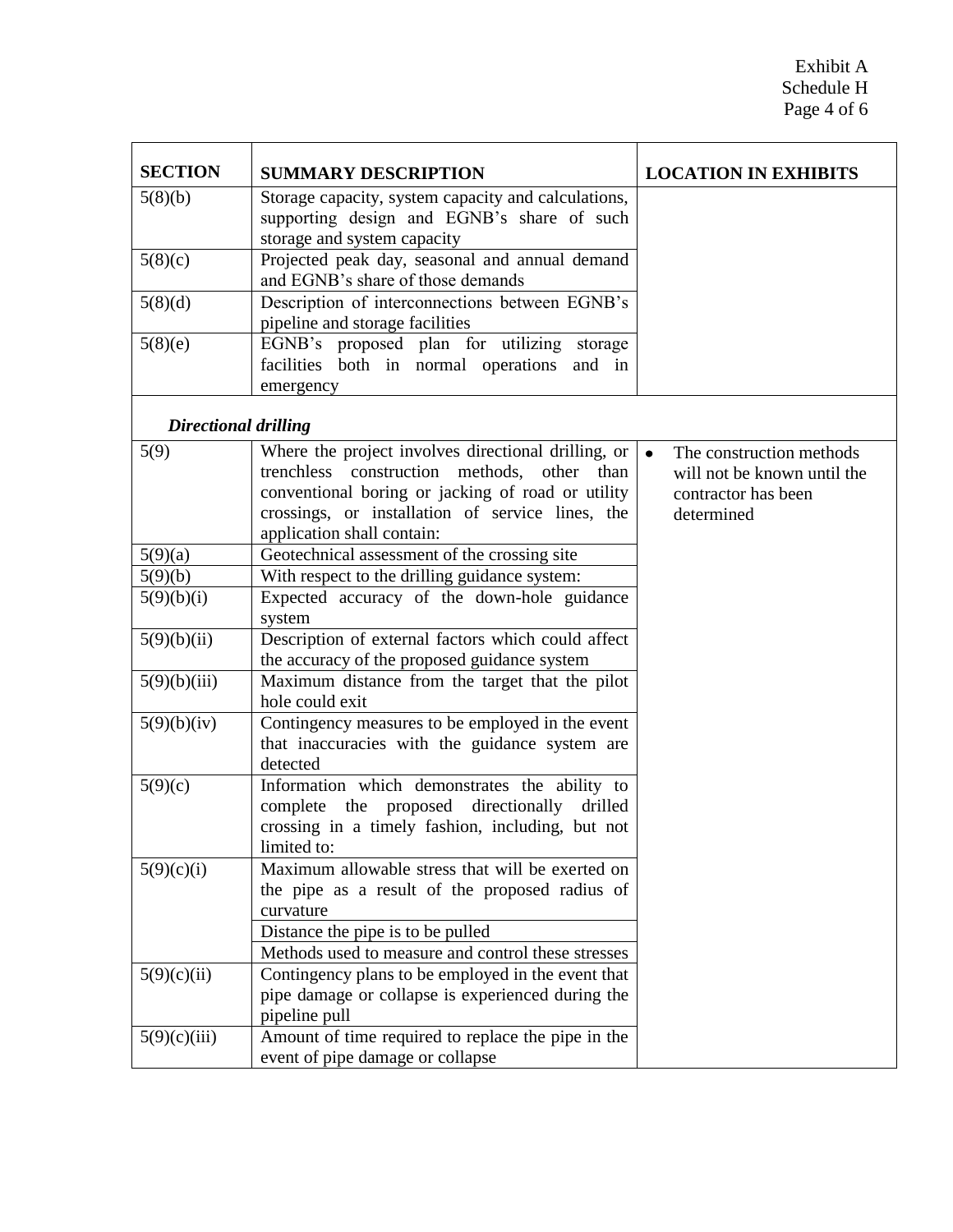| <b>SECTION</b>             | <b>SUMMARY DESCRIPTION</b>                                                                                                                                                                                                                                                                        | <b>LOCATION IN EXHIBITS</b>                                                                                                                          |
|----------------------------|---------------------------------------------------------------------------------------------------------------------------------------------------------------------------------------------------------------------------------------------------------------------------------------------------|------------------------------------------------------------------------------------------------------------------------------------------------------|
| 5(9)(d)                    | Assessment of the potential for adverse noise or<br>be generated<br>vibrations<br>during<br>drilling<br>to<br>operations                                                                                                                                                                          |                                                                                                                                                      |
| 5(9)(e)                    | Drilling fluid to be used:<br>Type<br>Composition<br>Toxicity                                                                                                                                                                                                                                     |                                                                                                                                                      |
| 5(9)(f)                    | fluid handling and containment,<br>Drilling<br>a<br>discussion of the potential for loss of drilling fluid<br>containment due to the following situations:                                                                                                                                        |                                                                                                                                                      |
| 5(9)(f)(i)                 | Inaccuracies with the drilling guidance system                                                                                                                                                                                                                                                    |                                                                                                                                                      |
| 5(9)(f)(ii)                | Abandoned pilot holes                                                                                                                                                                                                                                                                             |                                                                                                                                                      |
| 5(9)(f)(iii)               | Inadvertent returns<br>surface<br>the<br>through<br>to<br>unconsolidated beds                                                                                                                                                                                                                     |                                                                                                                                                      |
| 5(9)(f)(iv)                | Mud displacement during the pipe pull section                                                                                                                                                                                                                                                     |                                                                                                                                                      |
| 5(9)(g)                    | Proposed method of drilling fluid disposal                                                                                                                                                                                                                                                        |                                                                                                                                                      |
| 5(9)(h)                    | In the case of a water crossing, evidence that<br>EGNB has complied, or is in the process of<br>with<br>the<br>Watercourse<br>Alteration<br>complying<br>Regulation under the Clean Water Act                                                                                                     |                                                                                                                                                      |
|                            | <b>Facility to be constructed by others</b>                                                                                                                                                                                                                                                       |                                                                                                                                                      |
| 5(10)                      | Description of any required installations to be<br>constructed by others to accommodate<br>the<br>proposed installations                                                                                                                                                                          | $\bullet$<br>Not Applicable                                                                                                                          |
| <b>Pipeline Regulation</b> |                                                                                                                                                                                                                                                                                                   |                                                                                                                                                      |
| 5(11)                      | Brief description of EGNB plans to comply with<br>requirements outlined in the Pipeline Regulation -<br>Pipeline Act, 2005, including the requirement to<br>have<br>Operation and maintenance manuals<br>Emergency response manuals<br>Schedule indicating when these requirements will<br>be met | Exhibit A, Section 9<br>$\bullet$                                                                                                                    |
| Ability to finance         |                                                                                                                                                                                                                                                                                                   |                                                                                                                                                      |
| 5(12)                      | Evidence of EGNB's ability to finance the<br>proposed installations                                                                                                                                                                                                                               | Evidence of EGNB's ability<br>$\bullet$<br>to finance the proposed<br>facilities was provided to the<br>Province of New Brunswick<br>in its Proposal |